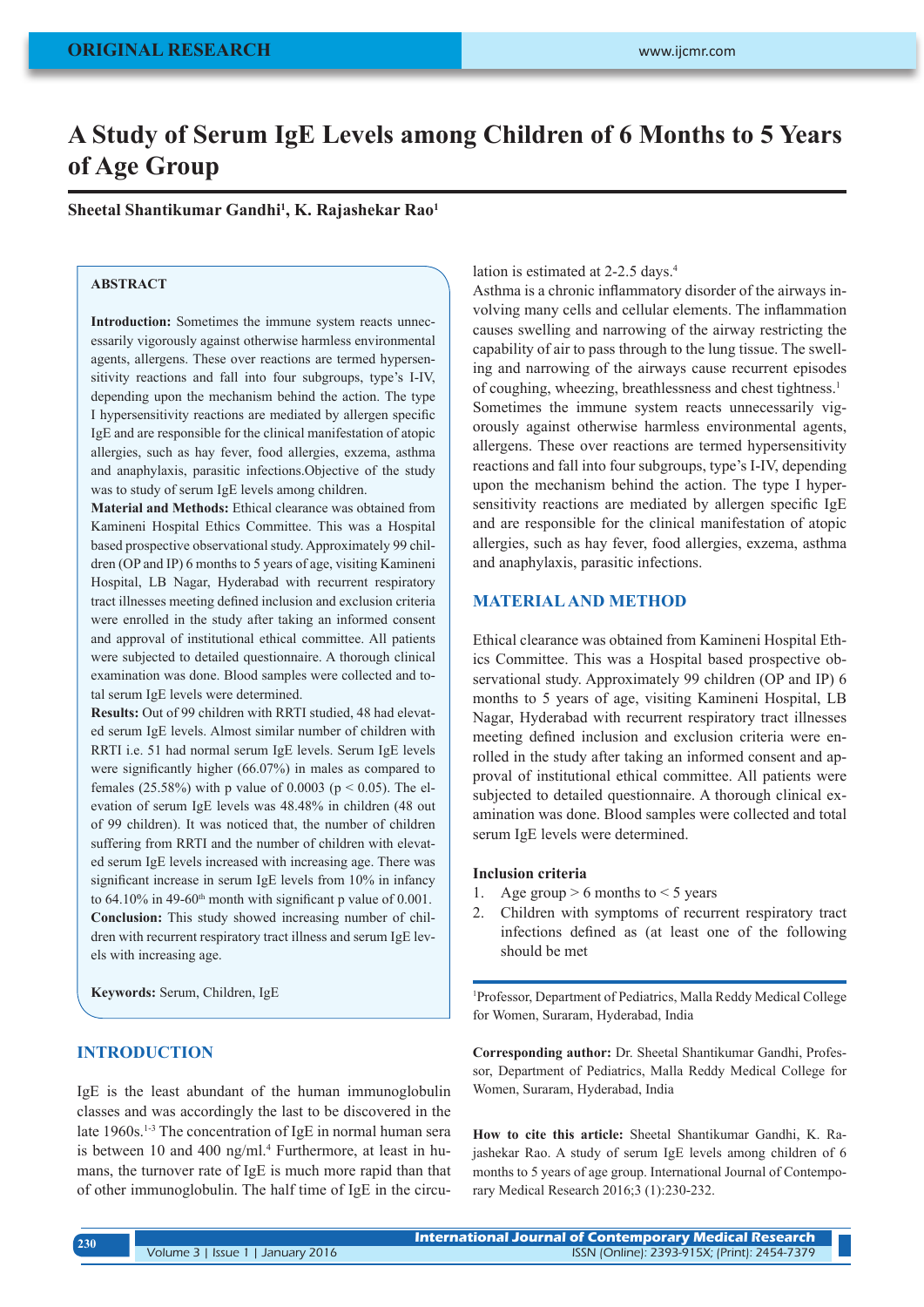- a.  $> 6$  respiratory infections per annum
- b. > 1 respiratory infections per month involving upper airways from September to April
- c.  $> 3$  respiratory infections per annum involving lower airways

## **Exclusion criteria**

- 1. Age less than 6 months and more than 5 years
- 2. Congenital heart disease
- 3. Cerebral palsy
- 4. Proven immunodeficiency disorder

Sample size: 99 children and Study period was from 1<sup>st</sup> March 2013 to 28<sup>th</sup> February 2014.

Investigations: Standard methods were used to draw the blood samples. The collected blood sample was transported immediately to laboratory. Serum IgE levels were measured by chemiluminescence method.

Statistical method used: Chi square test, Pearson coefficient analysis and other appropriate statistical methods.

# **RESULTS**

The present study was undertaken to determine the correlation of serum IgE levels among children. A total of 99 children were included in the study. Out of 99 children, 48 had elevated serum IgE levels and 51 had normal serum IgE levels.

Out of 99 children with RRTI studied, 48 had elevated serum IgE levels. Almost similar number of children with RRTI i.e. 51 had normal serum IgE levels.

| <b>Serum IgE levels</b>                                            | <b>RRTI</b> | $\frac{0}{\alpha}$ |  |  |  |
|--------------------------------------------------------------------|-------------|--------------------|--|--|--|
| Elevated                                                           | 48          | 48.48              |  |  |  |
| Normal                                                             |             | 51.52              |  |  |  |
| <b>Table-1:</b> Association between serum IgE levels and recurrent |             |                    |  |  |  |
| respiratory tract infections (RRTI)                                |             |                    |  |  |  |

| Sex                                                  | <b>Elevated serum</b><br><b>IgE</b> levels | <b>Normal serum</b><br><b>IgE</b> levels |  |  |
|------------------------------------------------------|--------------------------------------------|------------------------------------------|--|--|
| Male ( $n = 56$ )                                    | $37(66.07\%)$                              | 19 (33.92%)                              |  |  |
| Female $(n = 43)$                                    | $11(25.58\%)$                              | $32(74.41\%)$                            |  |  |
| Total ( $n = 99$ )                                   | 48                                         | 51                                       |  |  |
| <b>Table-2:</b> Elevated serum IgE levels and Gender |                                            |                                          |  |  |

| Age<br>group<br>(months)                          | No. of<br><b>RRTI</b><br>children | No. of chil-<br>dren with<br>elevated<br>serum IgE<br><b>levels</b> | $%$ age with<br>elevated<br><b>IgE</b> levels | P<br>value |  |
|---------------------------------------------------|-----------------------------------|---------------------------------------------------------------------|-----------------------------------------------|------------|--|
| $1 - 12$                                          | 10                                |                                                                     | 10%                                           | 0.12       |  |
| $13 - 24$                                         | 14                                | 3                                                                   | 21.4%                                         | 0.30       |  |
| $25 - 36$                                         | 16                                | 9                                                                   | 56.25%                                        | 0.07       |  |
| 37-48                                             | 20                                | 10                                                                  | 50%                                           | 0.24       |  |
| $49-60$                                           | 39                                | 25                                                                  | 64.10%                                        | 0.001      |  |
| Total                                             | 99                                | 48                                                                  | 48.48%                                        |            |  |
| <b>Table-3:</b> Elevated serum IgE levels and age |                                   |                                                                     |                                               |            |  |

Serum IgE levels were significantly higher (66.07%) in males as compared to females (25.58%) with p value of 0.0003 ( $p < 0.05$ ).

The elevation of serum IgE levels was 48.48% in children (48 out of 99 children). It was noticed that, the number of children suffering from RRTI and the number of children with elevated serum IgE levels increased with increasing age. There was significant increase in serum IgE levels from  $10\%$  in infancy to 64.10% in 49-60<sup>th</sup> month with significant p value of 0.001.

# **DISCUSSION**

In the present study, the number of boys with elevated serum IgE levels was more than girls, which was statistically significant ( $p = 0.0003$ ). Similar results were seen in the studies done by Satwani et al<sup>5</sup> (65%) and Borish L et al<sup>6</sup> (66.5%). The factor responsible for this results could be that, the boys are more exposed to the outdoor activities, hence, increased chances of getting exposed to respiratory infections and allergens.

The number of children with elevated serum IgE levels significantly increased with increasing age with p value 0.01. This is in accordance with the study conducted in Greek children, by Petridou et al<sup>7</sup>, in children aged 1 month to  $14$ years, total serum IgE levels increased by almost 80% per year until 5 years of age. Similarly in a study by Johnson et al8 (USA), 60% increase in serum IgE levels was observed from birth to 4 years of age. Hamid Habib et al<sup>9</sup> too had significantly increased serum IgE levels with increasing age with p value 0.001.

Serum IgE levels were significantly elevated (78.04%) in children who were weaned off earlier (before 6 months of age) with p value of 0.01. Similar results 60% elevation of serum IgE levels with early weaning was seen in the study by Satwani H et al  $5$  with p value of less than 0.01 and little less, 50% elevation of serum IgE levels with early weaning were seen in Wright AL et al<sup>10</sup> with p value of less than 0.005.

IgE appears to function as an enhancer of immune responses against antigens that are present at low concentrations. Intravenous administration of small protein antigents together with antigen specific IgE can induce antibody responses that are more than 1000 fold higher than those induced by antigen alone.<sup>11</sup> The response to IgE/antigen is strictly antigen specific, but not isotype specific, as it involves upregulation of IgM, IgG1, IgG2a as well as IgE responses. The proposed mechanism behind IgE mediated enhancement is endocytosis of IgE/antigen complexes via CD23 by B cells and presentation of antigen peptides to antigen specific T cells.11 The ability of IgE to augment responses under suboptimal conditions is suggestive of a physiological function in early responses.<sup>11</sup> This together with the comparatively high turnover rate of IgE in serum, raises questions regarding the positive value of IgE. Does IgE function as a door keeper scanning the antigen repertoire of the environment and pre